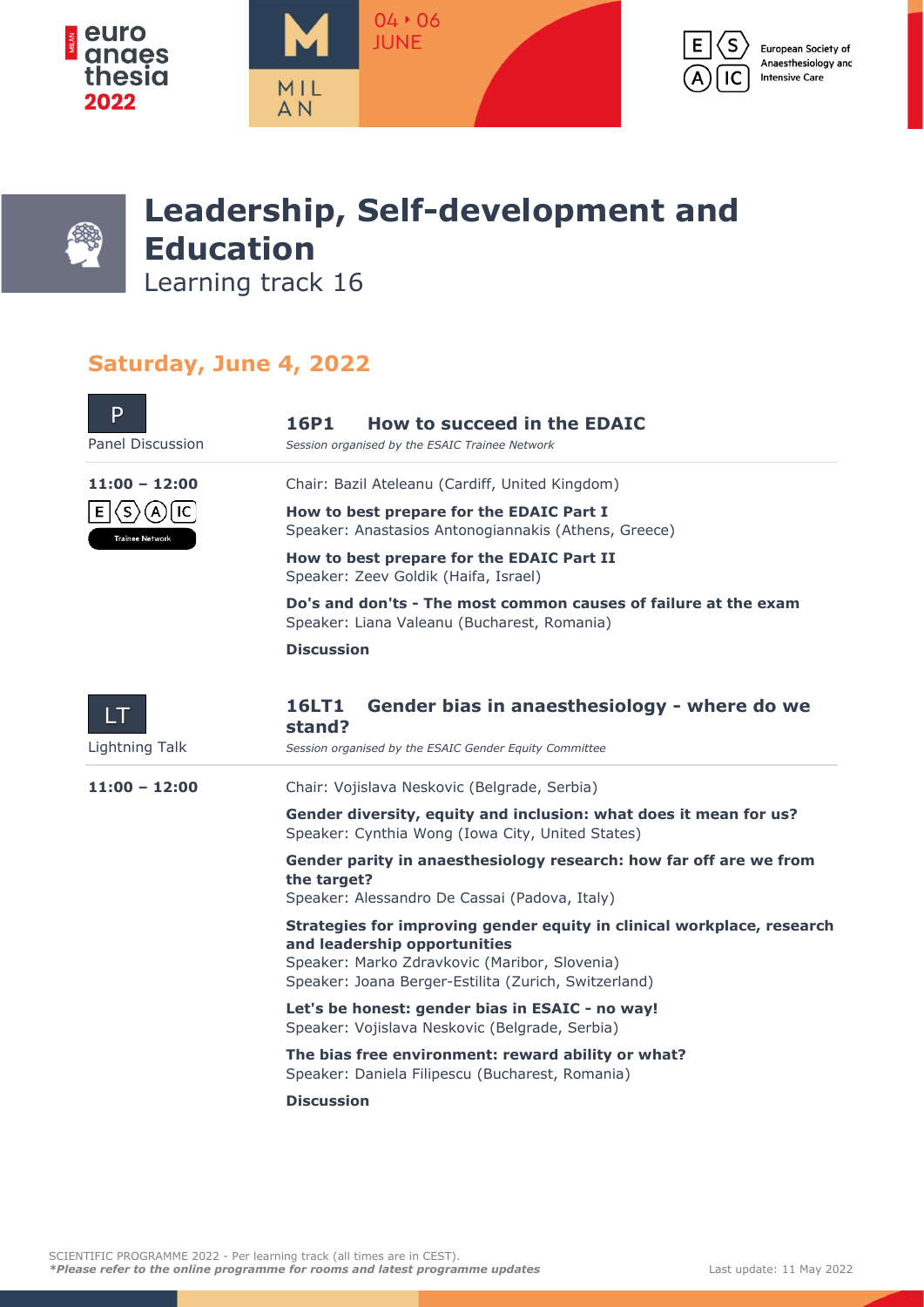

**P** 



**16P2 A matter of conscience: ethical dilemmas in the** 



European Society of Anaesthesiology and **Intensive Care** 

| Panel Discussion | obstetric management of Jehovah's Witnesses                                                                                                                               |
|------------------|---------------------------------------------------------------------------------------------------------------------------------------------------------------------------|
| $14:00 - 15:00$  | Chair: Ornella Piazza (Baronissi, Italy)                                                                                                                                  |
|                  | A patient's perspective - Understanding religion, faith and modern<br>medicine<br>Speaker: Giuseppe Amendola (Roma, Italy)                                                |
|                  | A bioethicist's perspective - What are the ethical issues (or are we<br>just uncomfortable with different choices)?<br>Speaker: Robert Klitzman (New York, United States) |
|                  | A lawyer's perspective - Laws, rights and conscience<br>Speaker: Mary Neal (Glasgow, United Kingdom)                                                                      |
|                  | A clinician's perspective - Don't just sit there, do nothing?<br>Speaker: Caitlin Sutton (Houston, United States)                                                         |
|                  |                                                                                                                                                                           |

**Discussion**

## **Sunday, June 5, 2022**

| S<br>Panel Discussion | Outsourcing ethics: is there a place and role for<br><b>16P3</b><br>clinical ethics committees?               |
|-----------------------|---------------------------------------------------------------------------------------------------------------|
| $09:30 - 10:30$       | Chair: Vladimir Cerny (Ústí Nad Labem, Czech Republic)                                                        |
|                       | <b>Outsourcing ethics - A bioethicist's perspective</b><br>Speaker: Robert Klitzman (New York, United States) |
|                       | <b>Outsourcing ethics - A legal perspective</b><br>Speaker: Rhona Das Siegmeth (Glasgow, United Kingdom)      |
|                       | <b>Outsourcing ethics - a clinician's perspective</b><br>Speaker: Lucio Romano (Naples, Italy)                |

**Outsourcing ethics - An organisational and management perspective** Speaker: Maria Wittmann (Bonn, Germany)

**Discussion**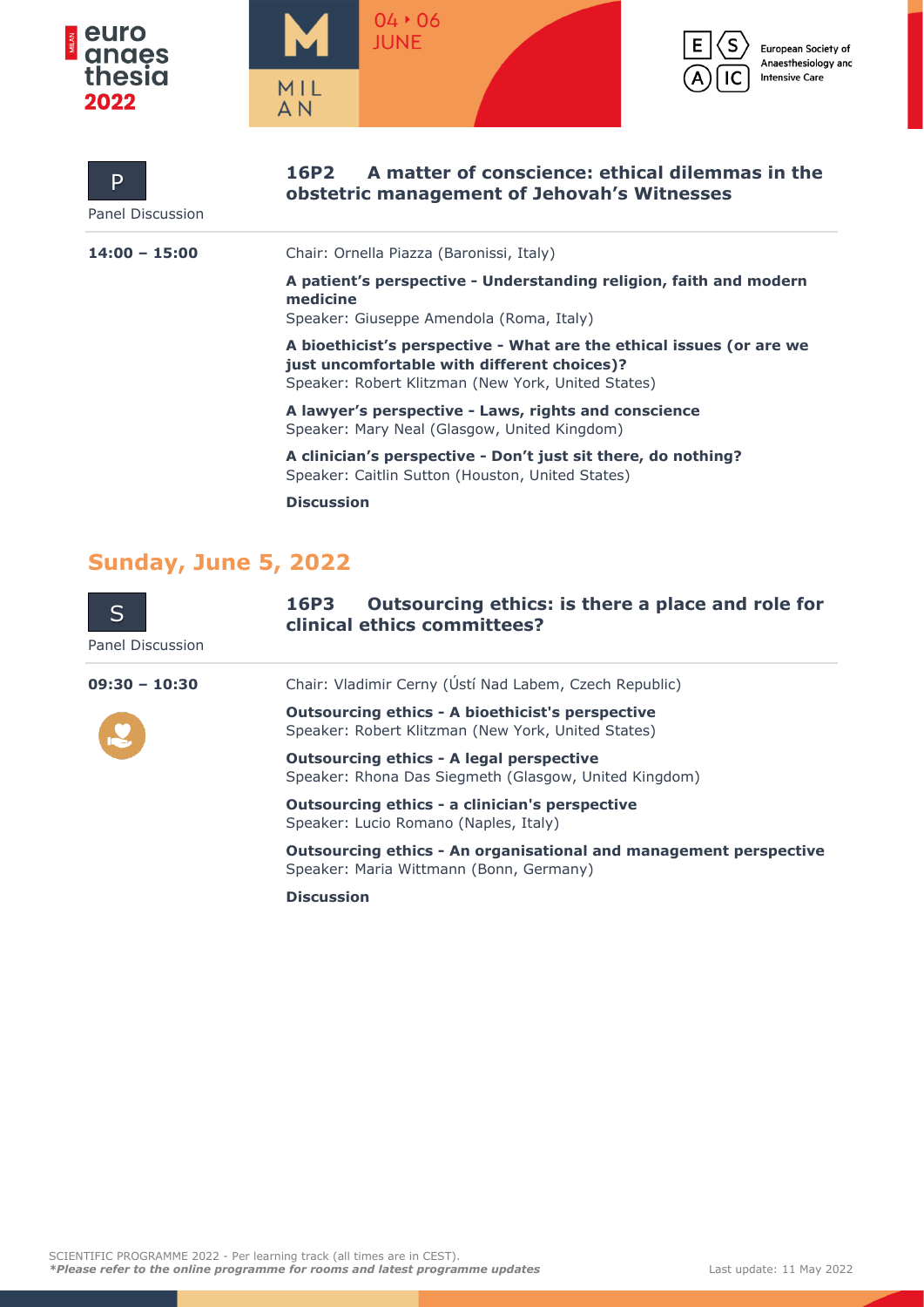





 $\mathsf{s}$ 

IC

European Society of Anaesthesiology and **Intensive Care** 

| S<br>Symposium        | <b>16S1</b><br>Women's health beyond maternal care<br>Session organised by the ESAIC Gender Equity Committee                       |
|-----------------------|------------------------------------------------------------------------------------------------------------------------------------|
| $11:00 - 12:00$       | Chair: Vojislava Neskovic (Belgrade, Serbia)                                                                                       |
|                       | <b>Healthcare gender inequities and outcomes</b><br>Speaker: Sheila Nainan Myatra (Mumbai, India)                                  |
|                       | Intensive care medicine: does the gender matter?<br>Speaker: Francesca Rubulotta (London, United Kingdom)                          |
|                       | Gender in research: is it just a covariate?<br>Speaker: Honorato Cristina (Pamplona, Spain)                                        |
|                       | <b>Discussion</b>                                                                                                                  |
| P<br>Panel Discussion | Dealing with a colleague in difficulty<br>16P4                                                                                     |
| $15:15 - 16:15$       | Chair: Ellen P. O'Sullivan (Dublin, Ireland)                                                                                       |
|                       | How can a department best support a critically or terminally ill<br>colleague?<br>Speaker: Pamela Flood (Stanford, United States)  |
|                       | How can a department best support a colleague with addiction?<br>Speaker: Clare Gerada (London, United Kingdom)                    |
|                       | How to deal with badly behaving doctors?<br>Speaker: Rhona Das Siegmeth (Glasgow, United Kingdom)                                  |
|                       | <b>Discussion</b>                                                                                                                  |
| S<br>Symposium        | The Four Principles under fire: ethics for the<br><b>16S2</b><br>sceptical and confused                                            |
| 17:00 - 18:00         | Chair: Ornella Piazza (Baronissi, Italy)                                                                                           |
|                       | Who decides where the balance between beneficence and non-<br>maleficence lies?<br>Speaker: Sonya Daniel (Cardiff, United Kingdom) |
|                       | Can full autonomy ever exist in a truly just system? - pre-recorded<br>Speaker: Jonathan Wolff (Oxford, United Kingdom)            |
|                       | Are there ethical alternatives to the 4 principles?<br>Speaker: Paul McConnell (Paisley, United Kingdom)                           |
|                       | <b>Discussion</b>                                                                                                                  |